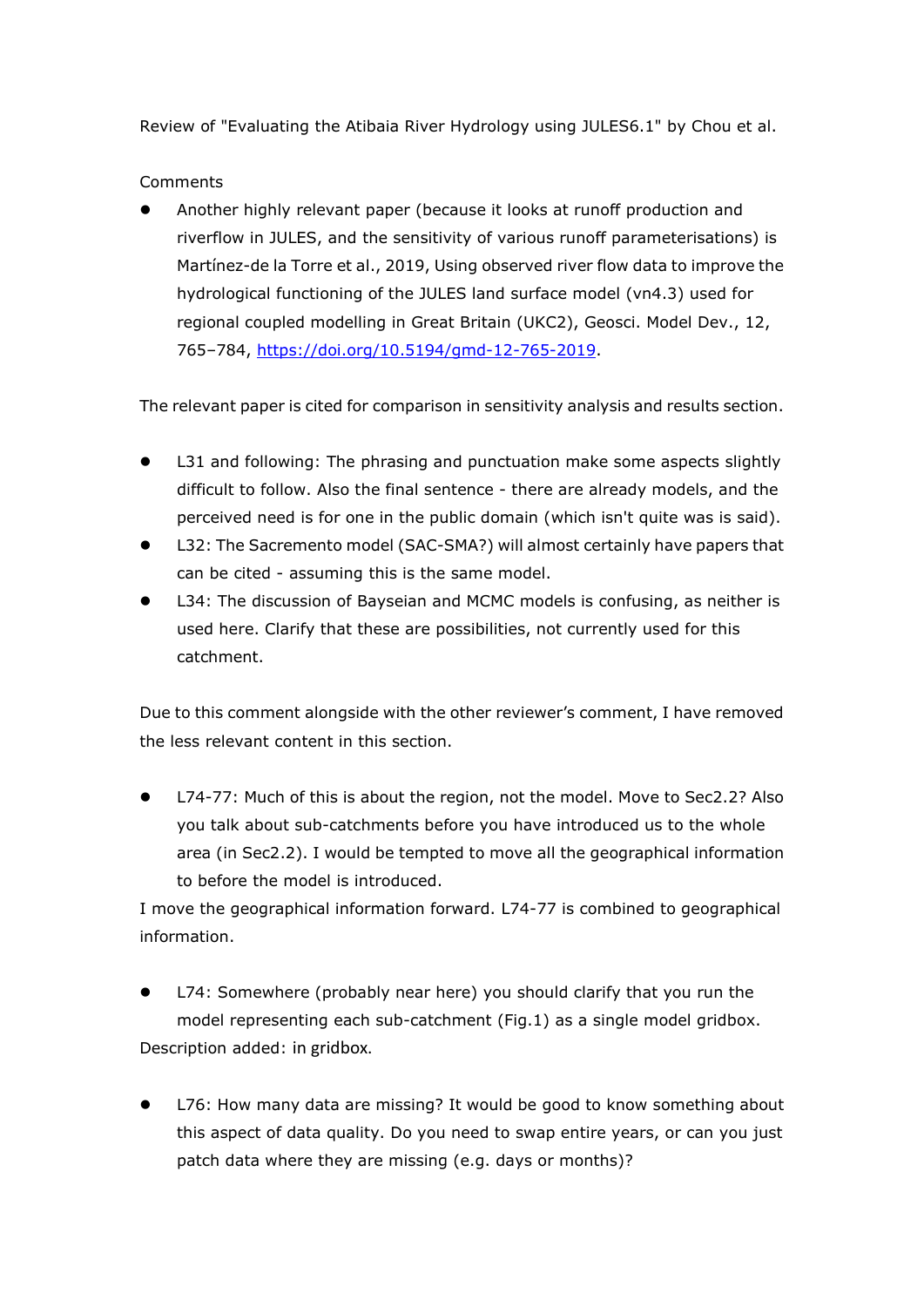I replaced the entire year of 2012 and 2015. Over 40% of continuous data are missing (2012/3-2012/8).

- L83-86: This is about your methodology, not JULES. I suggest this might be better in Sec2.3 (which could be renamed). This is combined to Sec 2.3.
- L86: The TOPMODEL parameterisation in JULES also includes an exponential decline with depth of the saturated hydraulic conductivity, with parameter f (see Gedney and Cox (2003) or Clark and Gedney (2008)). Results are potentially sensitive to that parameter (I expect), so why did you not include that parameter in your sensitivity analysis?

I include parameter f in the sensitivity analysis (JULES code:fexp). I also removed the original content of ti max since it is less relevant. (Also referring to Martínez-de la Torre et al., 2019)

- L99: Time series for how many locations? (Fig.1. tells us.)
- $\bullet$

3 stations of Campinas-IAC and 5 stations of DAEE. Also updated in Figure 1.

 L105: Note that higher resolution reanalysis-type datasets are available (e.g. ERA5-based data available via the Copernicus service) - not that that alone guarantees improved accuracy.

We used observed data for air temperature, pressure, humidity. Wind speed and radiation data from reanalysis could affect the model performance. But I believe the change won't be the major part. Also, we haven't got time to parameterize the higher resolution reanalysis-type datasets (ERA5-based data), but will use it in the upcoming research.

 L130: This section only makes much sense if the reader is already familiar with the PDM and TOPMODEL parameteristions in JULES. In general, these parameeristions should be introduced in more detail - e.g. assumptions, how they work, how they differ. The functional forms used should be presented in your manuscript, to save readers having to search through other papers, and so that they can understand how the parameters you vary are used in the model.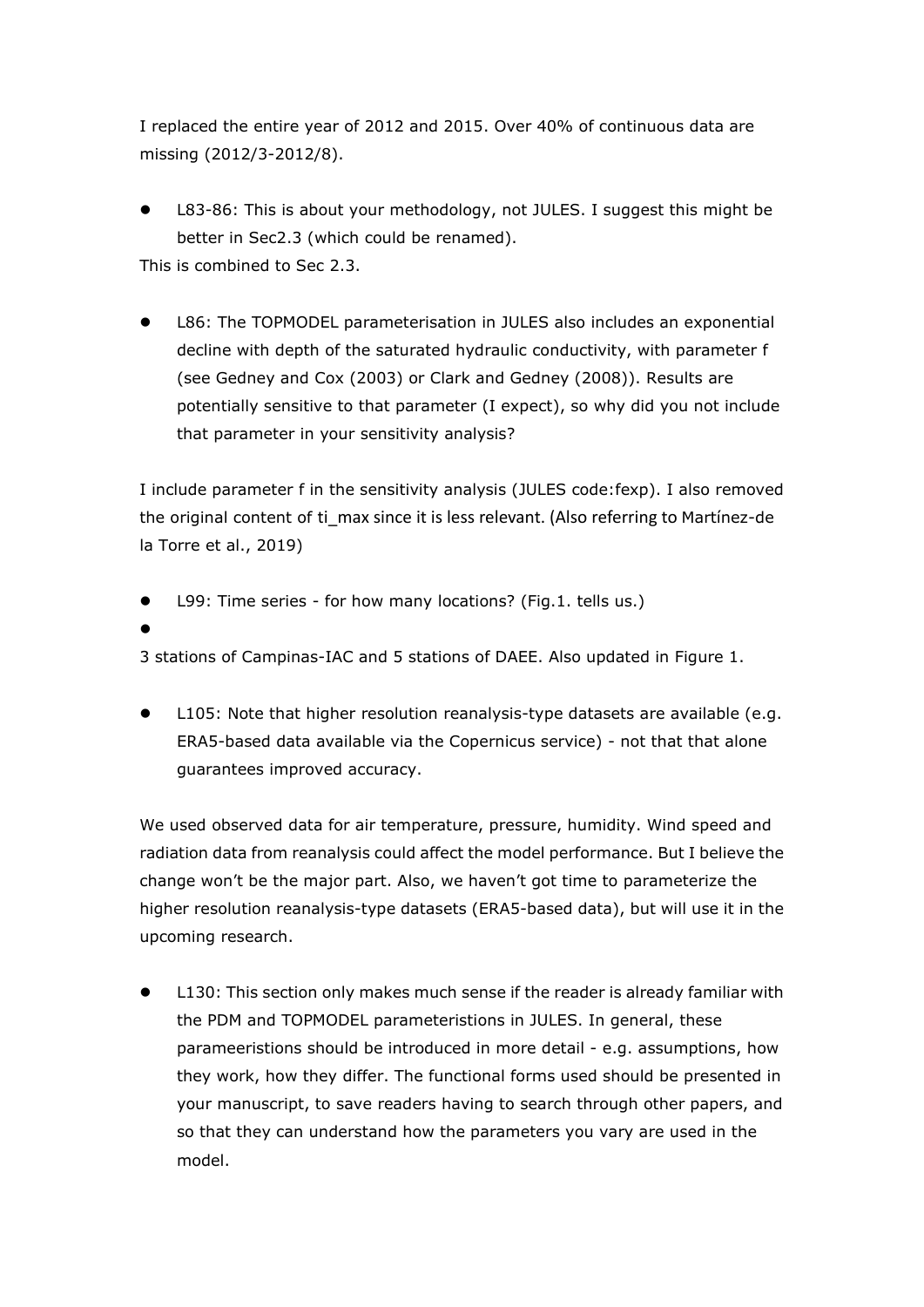Content and functions added in section 2.2 The JULES model.

 The model configuration (parameter values) and the modelling approach should be described in more detail. Suggestions and questions follow: How did you go from the MODIS land cover map to fractions of the model surface types?

Description added: The original 17 land use classes reclassified into 10 JULES land use classes by Houldcroft et al. (2009).

- To what extent is the catchment hydrology modified by human behaviour? If modication is important, is this represented in the model? The catchment is affected by dam operation. The dam release in the upstream is represented in the model.
- What topographic index data were used for TOPMODEL? Topographic index data was obtained from (Marthews et al., 2015). The mean value and standard deviation of the basin is used.
- How was the model initialised, and was there any "spin up" period?

The model is spin up using the first year of data (2009). It is allowed to overlap with the main modelling period. Description is added in the content.

 How were all the other parameters and switches set - e.g. did you start from an existing configuration? A keen reader can find all the settings in the Zenodo bundle, but that still doesn't explain where they came from.

There are example data sets which could be installed from the JULES server. Description added in Code and Data availability section.

 Were the optimal parameter settings determined using "expert judgement"? e.g. You present various statistics of the flow, and describe some of the model sensitivity, but how did you come to your final decision? It does not appear to have been through anything such as a weighted-average of the statistics. For some metrics PDM was better than TOPMODEL.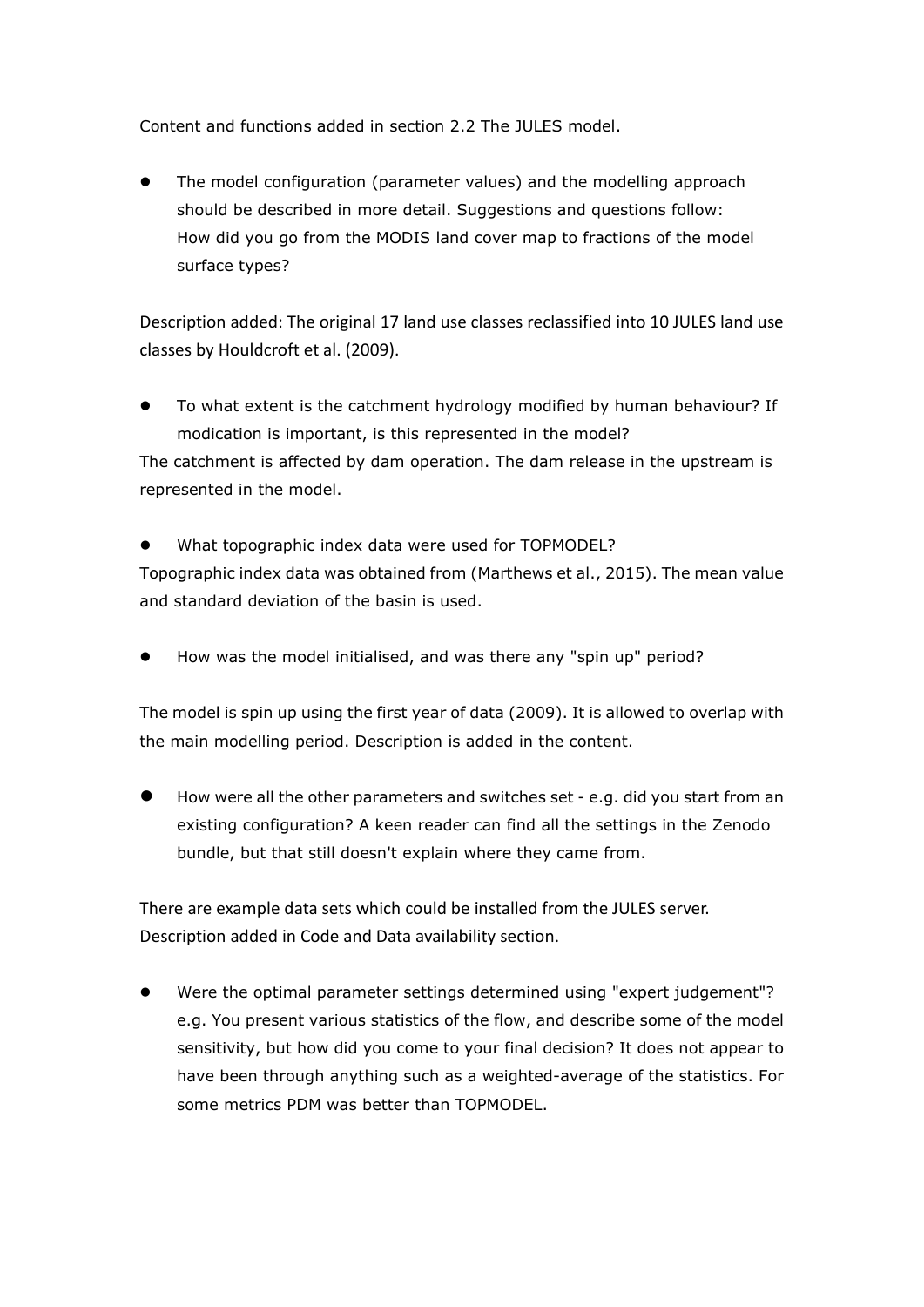Was the sensitivity analysis performed "one at a time"? What about any possible interaction between parameters? This possibility should at least be mentioned.

Content Added. We examined the model performance with a combination of soil depth, shape factor, and minimum soil water content, and found that the highest performance with combination dz=1.0, b=0.5, s=0, which altered the shape factor alone.

 You present results only for the flow gauging station that is furthest downstream (I think). Fig.1 suggests that you have two or three other gauging stations that are close to catchment outlets - could you also look at model performance at those points? Those could potentially also tell you if the model behaves better in some parts of the catchment (e.g. headwaters) than elsewhere.

Content Added. The results in compared in the upper, middle, and lower basin.

 Clarify your final parameter settings - i.e. the values that were used for the main runs.

PDM: We found that the highest performance with combination dz=1.0, b=0.5, s=0, which altered the shape factor alone. Therefore, we run the full-time series of modelling with this parameter combination. (L134)

TOPMODEL: In terms of model performance, we found a value of 3.0 simulates the highest NSE (0.61). The value is then selected to be used for the full model simulation. (L138)

General comment on the language - while the manuscript is understandable and written in fairly good English, there are quite a few bits where the language could be improved to make the meaning clearer. If it is possible to get someone (e.g. a native speaker) to spend a bit of time on this, I think you could make improvements without having to spend a lot of effort.

 A few specific examples (just a few phrases that I noted; the more important changes would be about the phrasing of certain sentences):

L50 "JULES's model"

L54 "detailly described"